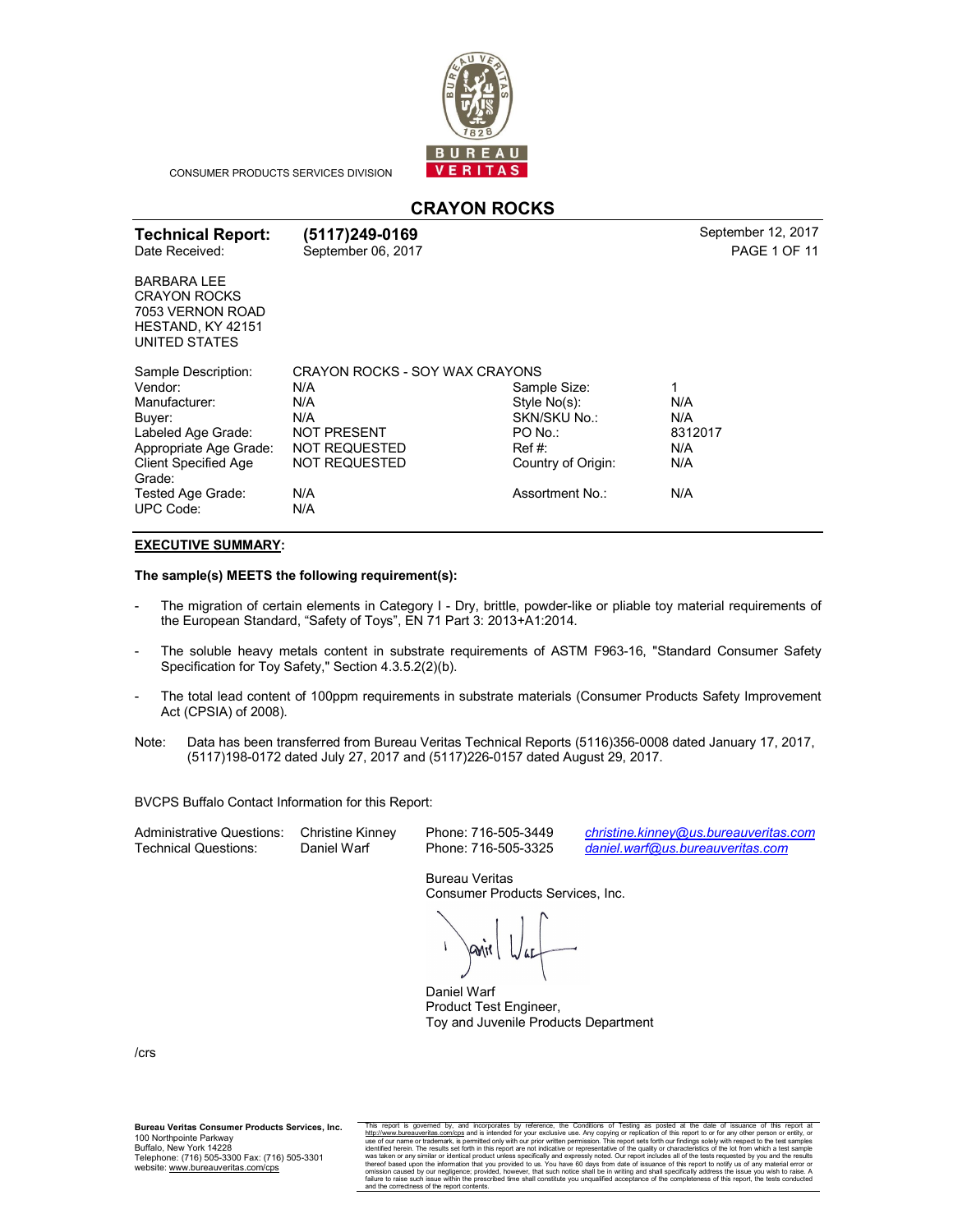

CRAYON ROCKS Technical Report: **(5117)249-0169** September 12, 2017 PAGE 2 OF 11

#### **RESULTS:**

#### **TOTAL LEAD CONTENT IN SUBSTRATE BY COMPOSITE TESTING (100PPM) (Consumer Product Safety Improvement Act (CPSIA) of 2008)**

**Test Method:** U.S. CPSC-CH-E1001-08.1 (June 21, 2010) or U.S. CPSC-CH-E1002-08.1 (June 21, 2010).

| Analyte |                                       | Lead               |                 |           |            |  |  |  |  |  |  |
|---------|---------------------------------------|--------------------|-----------------|-----------|------------|--|--|--|--|--|--|
|         | Requirement: Maximum allowable limit: |                    |                 | 100 mg/kg |            |  |  |  |  |  |  |
|         |                                       |                    |                 |           |            |  |  |  |  |  |  |
| Analyte |                                       | Lead (Pb)          |                 |           |            |  |  |  |  |  |  |
|         |                                       | Sample Description |                 | Result    | Conclusion |  |  |  |  |  |  |
|         | Color / Component                     | Location           | Style           | (mg/kg)   |            |  |  |  |  |  |  |
| (A)     | dark yellow crayon                    |                    | 1               | LT 10     | Pass       |  |  |  |  |  |  |
|         | green crayon                          |                    | 2               |           |            |  |  |  |  |  |  |
|         | gold crayon                           |                    | 3               |           |            |  |  |  |  |  |  |
| (B)     | turquoise crayon                      |                    | 4               | LT 10     | Pass       |  |  |  |  |  |  |
|         | tan crayon                            |                    | 5               |           |            |  |  |  |  |  |  |
|         | white crayon                          |                    | 6               |           |            |  |  |  |  |  |  |
| (C)     | brown crayon                          |                    | 7               | LT 10     | Pass       |  |  |  |  |  |  |
|         | black crayon                          |                    | 8               |           |            |  |  |  |  |  |  |
|         | blue crayon                           |                    | 9               |           |            |  |  |  |  |  |  |
| (D)     | purple crayon                         |                    | 10              | LT 10     | Pass       |  |  |  |  |  |  |
|         | red crayon                            |                    | 11              |           |            |  |  |  |  |  |  |
| (E)     | silver crayon                         |                    | 12 <sup>2</sup> | LT 10     | Pass       |  |  |  |  |  |  |
|         | orange crayon                         |                    | 13              |           |            |  |  |  |  |  |  |

*LT = Less Than mg/kg = milligrams per kilogram (ppm = parts per million)* 

*\* = Average of duplicate analyses*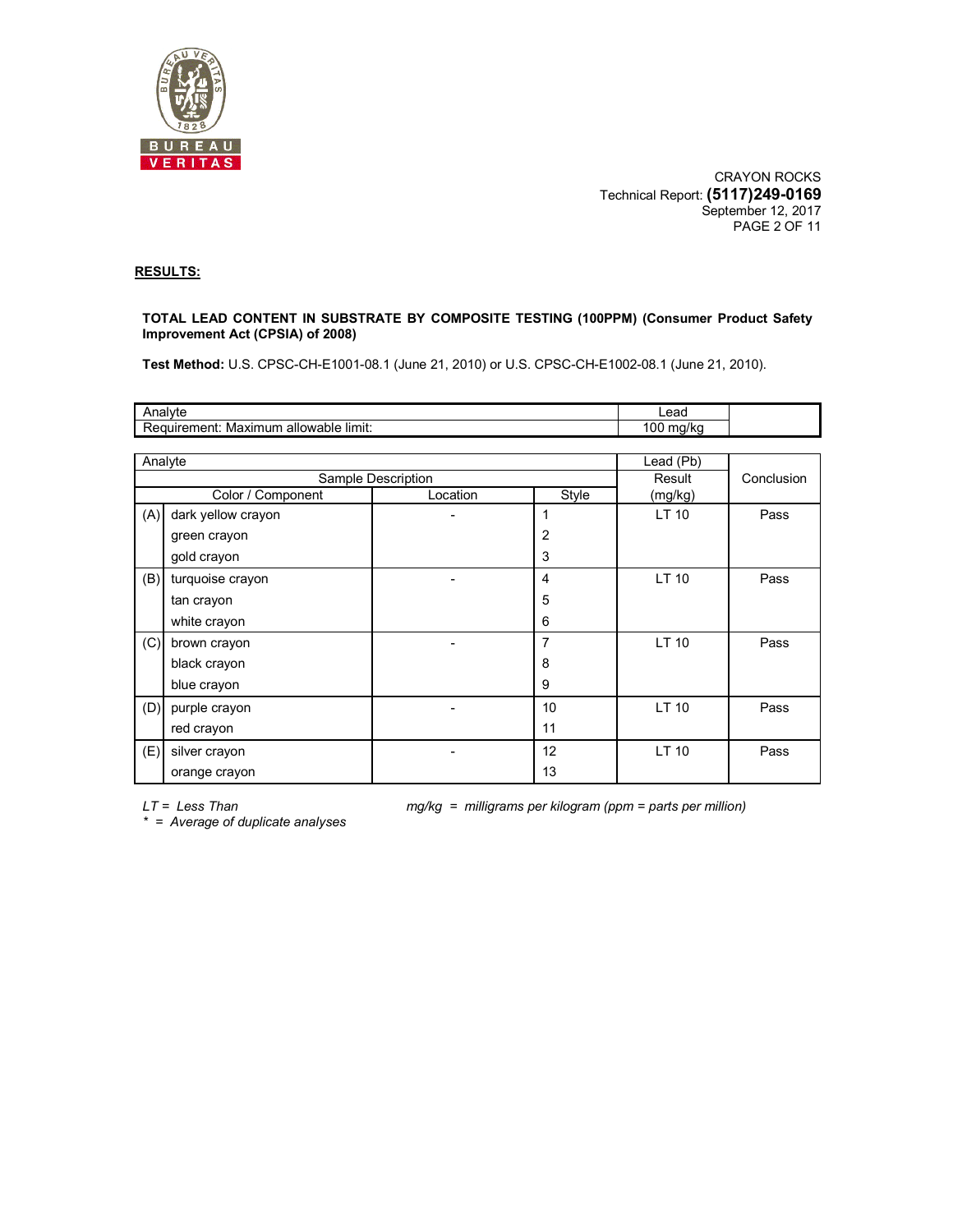

CRAYON ROCKS Technical Report: **(5117)249-0169** September 12, 2017 PAGE 3 OF 11

### **SOLUBLE HEAVY METALS CONTENT IN SUBSTRATE (ASTM F963-16, Section 4.3.5.2(2)(b))**

**Test Method:** ASTM International Standard ASTM F963-16, Section 8.3.5 (Excluding 8.3.5.5(3))

| Sample<br>Identity                         | Color              | Location | Style |  |  |  |  |
|--------------------------------------------|--------------------|----------|-------|--|--|--|--|
| Type I: Substrate other than modeling clay |                    |          |       |  |  |  |  |
| A                                          | dark yellow crayon |          | 1     |  |  |  |  |
| В                                          | green crayon       |          | 2     |  |  |  |  |
| C                                          | gold crayon        |          | 3     |  |  |  |  |
| D                                          | turquoise crayon   |          | 4     |  |  |  |  |
| E                                          | tan crayon         |          | 5     |  |  |  |  |
| F                                          | white crayon       |          | 6     |  |  |  |  |
| G                                          | brown crayon       |          | 7     |  |  |  |  |
| H                                          | black crayon       |          | 8     |  |  |  |  |
|                                            | blue crayon        |          | 9     |  |  |  |  |
| J                                          | purple crayon      |          | 10    |  |  |  |  |
| K                                          | red crayon         |          | 11    |  |  |  |  |
|                                            | silver crayon      |          | 12    |  |  |  |  |
| M                                          | orange crayon      |          | 13    |  |  |  |  |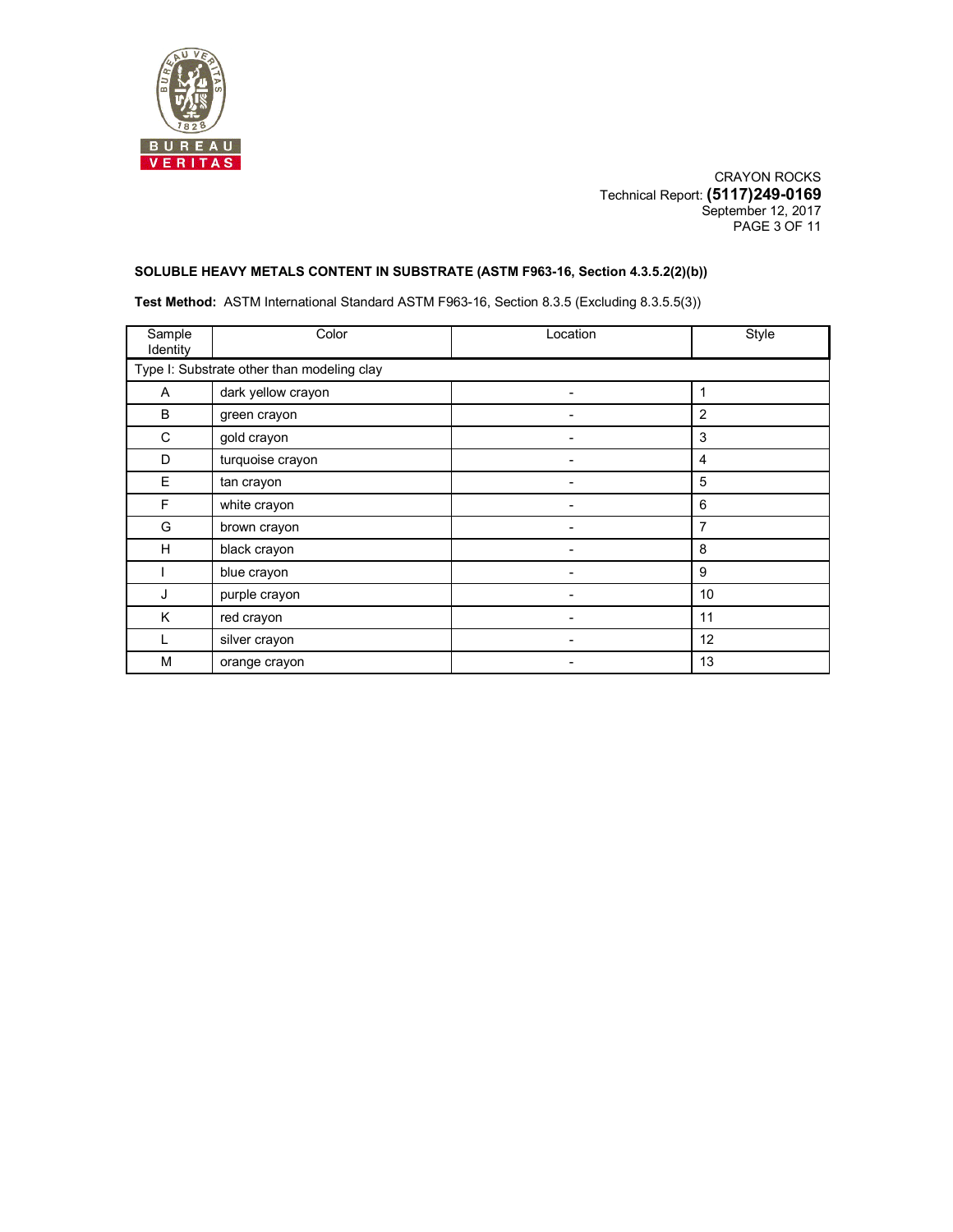

CRAYON ROCKS Technical Report: **(5117)249-0169** September 12, 2017 PAGE 4 OF 11

| Analyte                          | As  | Ba   | Cd  | Cr  | Hg  | Pb  | Sb  | Se  |
|----------------------------------|-----|------|-----|-----|-----|-----|-----|-----|
| Max. Limit<br>Type I<br>(mg/kg)  | 25  | 1000 | 75  | 60  | 60  | 90  | 60  | 500 |
| Max. Limit<br>Type II<br>(mg/kg) | 25  | 250  | 50  | 25  | 25  | 90  | 60  | 500 |
| Analytical<br>Correction         | 60% | 30%  | 30% | 30% | 50% | 30% | 60% | 60% |

#### **SOLUBLE HEAVY METALS CONTENT IN SUBSTRATE (ASTM F963-16, Section 4.3.5.2(2)(b))**

| Analyte<br>Sample | As              | Ba              | Cd              | Cr              | Hg<br>Result (mg/kg) | Pb              | Sb              | Se              | Mass<br>of<br>Trace<br>Amount<br>(g) | Conclusion  |
|-------------------|-----------------|-----------------|-----------------|-----------------|----------------------|-----------------|-----------------|-----------------|--------------------------------------|-------------|
| Α                 | LT <sub>2</sub> | 2               | LT <sub>2</sub> | LT <sub>2</sub> | LT <sub>2</sub>      | LT <sub>2</sub> | LT <sub>2</sub> | LT <sub>2</sub> | $\qquad \qquad \blacksquare$         | <b>PASS</b> |
| B                 | LT <sub>2</sub> | 4               | LT <sub>2</sub> | LT <sub>2</sub> | LT <sub>2</sub>      | LT <sub>2</sub> | LT <sub>2</sub> | LT <sub>2</sub> | ٠                                    | <b>PASS</b> |
| C                 | LT <sub>2</sub> | 2               | LT <sub>2</sub> | LT <sub>2</sub> | LT <sub>2</sub>      | LT <sub>2</sub> | LT <sub>2</sub> | LT <sub>2</sub> |                                      | <b>PASS</b> |
| D                 | LT <sub>2</sub> | 4               | LT <sub>2</sub> | LT <sub>2</sub> | LT <sub>2</sub>      | LT <sub>2</sub> | LT <sub>2</sub> | LT <sub>2</sub> | $\overline{\phantom{0}}$             | <b>PASS</b> |
| Ε                 | LT <sub>2</sub> | 245             | LT <sub>2</sub> | LT <sub>2</sub> | LT <sub>2</sub>      | LT <sub>2</sub> | LT <sub>2</sub> | LT <sub>2</sub> | $\overline{\phantom{a}}$             | <b>PASS</b> |
| F                 | LT <sub>2</sub> | 26              | LT <sub>2</sub> | LT <sub>2</sub> | LT <sub>2</sub>      | LT <sub>2</sub> | LT <sub>2</sub> | LT <sub>2</sub> |                                      | <b>PASS</b> |
| G                 | LT <sub>2</sub> | 208             | LT <sub>2</sub> | LT <sub>2</sub> | LT <sub>2</sub>      | LT <sub>2</sub> | LT <sub>2</sub> | LT <sub>2</sub> | $\overline{\phantom{0}}$             | <b>PASS</b> |
| H                 | LT <sub>2</sub> | 6               | LT <sub>2</sub> | LT <sub>2</sub> | LT <sub>2</sub>      | LT <sub>2</sub> | LT <sub>2</sub> | LT <sub>2</sub> | $\overline{\phantom{0}}$             | <b>PASS</b> |
| I                 | LT <sub>2</sub> | 11              | LT <sub>2</sub> | LT <sub>2</sub> | LT <sub>2</sub>      | LT <sub>2</sub> | LT <sub>2</sub> | LT <sub>2</sub> |                                      | <b>PASS</b> |
| J                 | LT <sub>2</sub> | 3               | LT <sub>2</sub> | LT <sub>2</sub> | LT <sub>2</sub>      | LT <sub>2</sub> | LT <sub>2</sub> | LT <sub>2</sub> | $\overline{\phantom{0}}$             | <b>PASS</b> |
| Κ                 | LT <sub>2</sub> | LT <sub>2</sub> | LT <sub>2</sub> | LT <sub>2</sub> | LT <sub>2</sub>      | LT <sub>2</sub> | LT <sub>2</sub> | LT <sub>2</sub> | $\overline{\phantom{0}}$             | <b>PASS</b> |
| L                 | LT <sub>2</sub> | 6               | LT <sub>2</sub> | LT <sub>2</sub> | LT <sub>2</sub>      | LT <sub>2</sub> | LT <sub>2</sub> | LT <sub>2</sub> | $\overline{\phantom{0}}$             | <b>PASS</b> |
| M                 | LT <sub>2</sub> | 6               | LT <sub>2</sub> | LT <sub>2</sub> | LT <sub>2</sub>      | LT <sub>2</sub> | LT <sub>2</sub> | LT <sub>2</sub> |                                      | <b>PASS</b> |

*mg/kg = milligrams per kilogram (ppm=parts per million) CR = adjusted analytical result LT = Less Than* 

*As = Arsenic, Ba = Barium, Cd = Cadmium, Cr = Chromium, Hg = Mercury, Pb = Lead, Sb = Antimony, Se = Selenium Detection limit (mg/kg): Each element* 2

Remark:

Textiles (natural or synthetic) are exempted for lead content requirement according to clarification of Toy Industry Association for ASTM F963-16. The lead content analysis result of corresponding material herein is for client's reference only.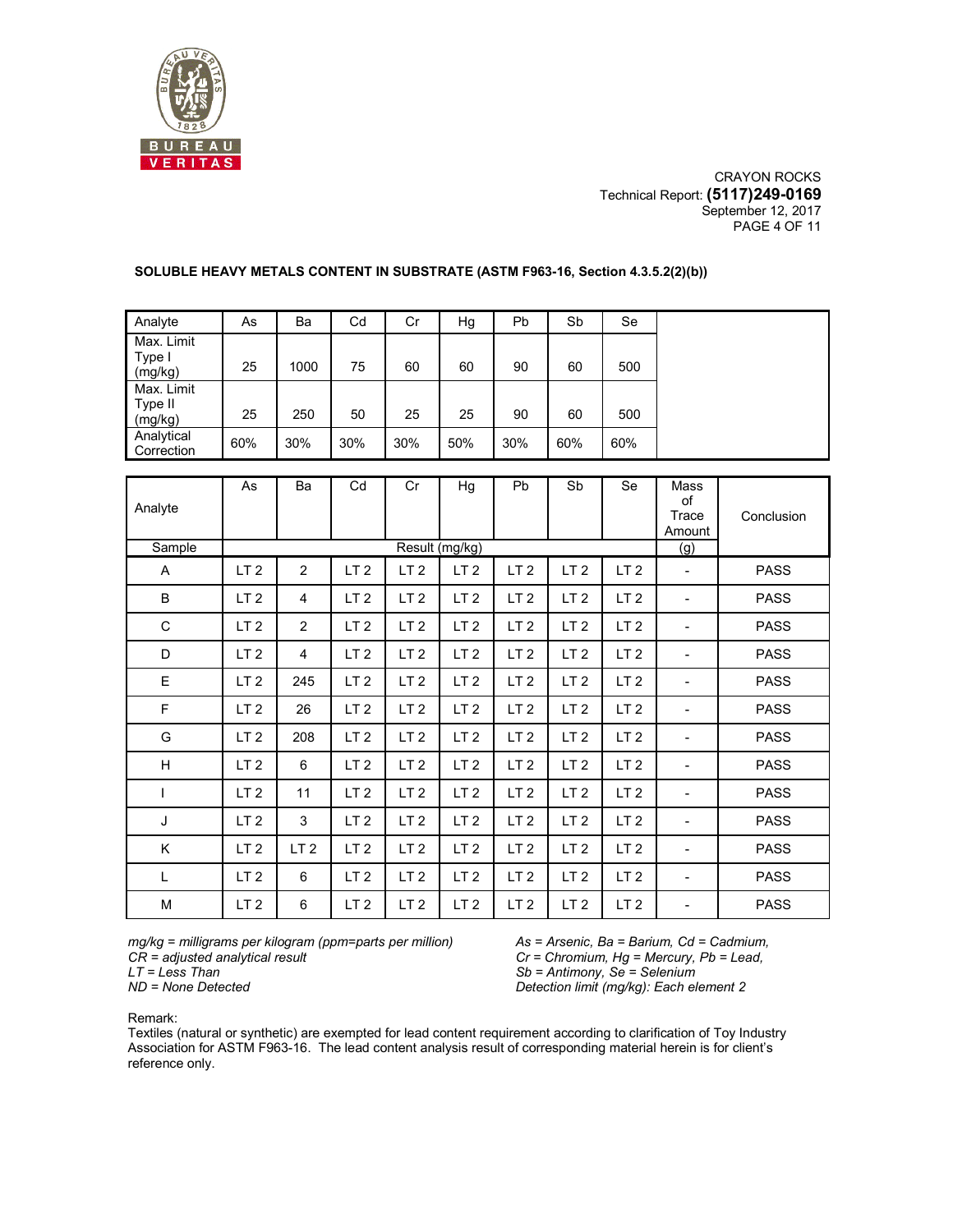

CRAYON ROCKS Technical Report: **(5117)249-0169** September 12, 2017 PAGE 5 OF 11

#### **MIGRATION OF CERTAIN ELEMENTS (European Standard EN 71 Part 3: 2013+A1:2014)**

Test Method : European Standard EN 71 Part 3: 2013+A1:2014, Annex E.

Class: Category I - Dry, brittle, powder-like or pliable toy material

| Sample<br>Identity | Color              | Location | Style          |
|--------------------|--------------------|----------|----------------|
| А.                 | dark yellow crayon |          |                |
| <b>B.</b>          | green crayon       |          | $\overline{2}$ |
| C.                 | gold crayon        |          | 3              |
| D.                 | turquoise crayon   | -        | $\overline{4}$ |
| Ε.                 | tan crayon         |          | 5              |
| F.                 | white crayon       | ۰        | 6              |
| G.                 | brown crayon       |          | $\overline{7}$ |
| Η.                 | black crayon       | -        | 8              |
| I.                 | blue crayon        | -        | 9              |
| J.                 | purple crayon      |          | 10             |
| Κ.                 | red crayon         |          | 11             |
|                    | silver crayon      | -        | 12             |
| М.                 | orange crayon      |          | 13             |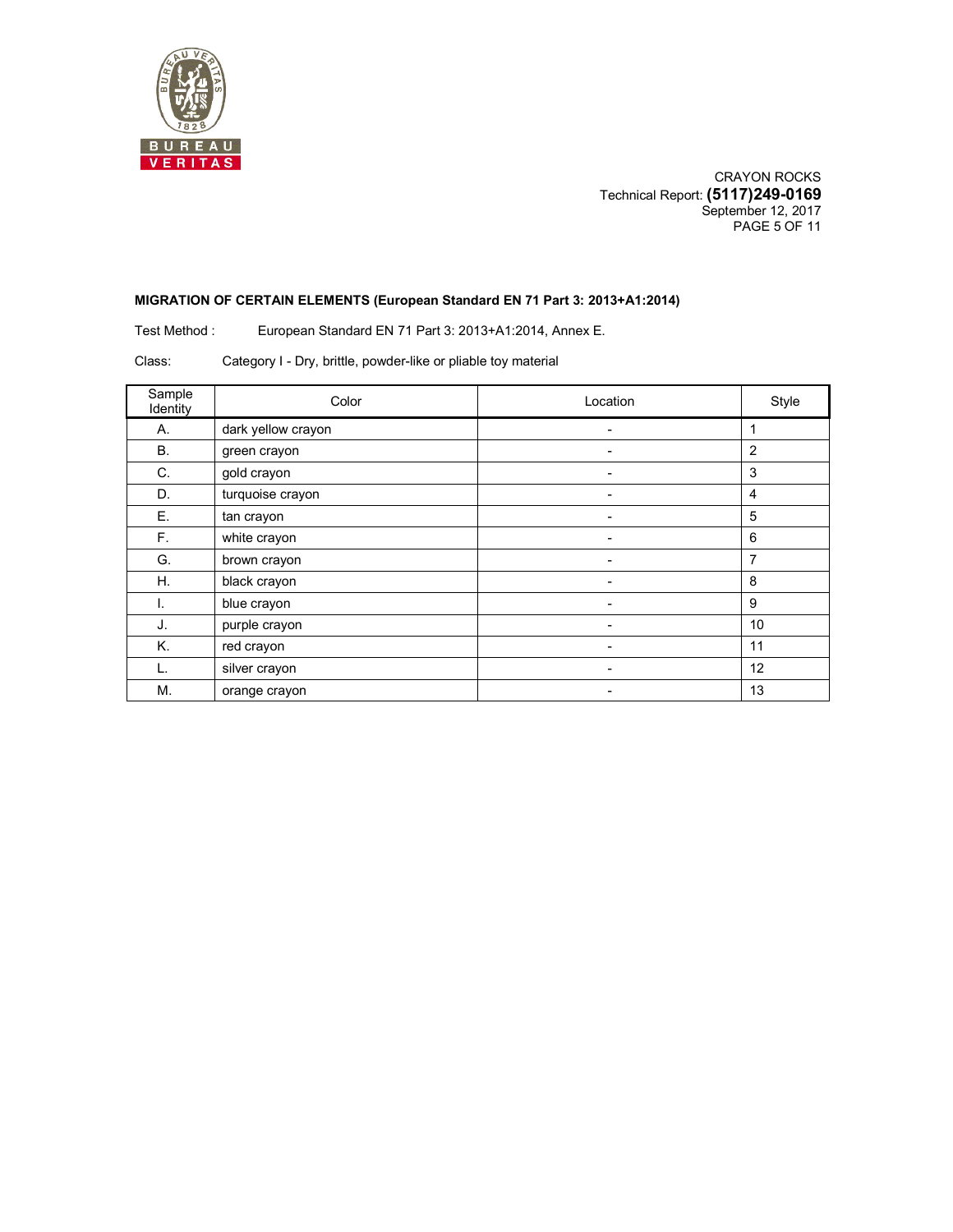

CRAYON ROCKS Technical Report: **(5117)249-0169** September 12, 2017 PAGE 6 OF 11

# **RESULTS:**

### **MIGRATION OF CERTAIN ELEMENTS (European Standard EN 71 Part 3: 2013+A1:2014)**

|                             | Requirement | Result (mg/kg)  |                    |                 |                 |                 |                 |  |  |
|-----------------------------|-------------|-----------------|--------------------|-----------------|-----------------|-----------------|-----------------|--|--|
| Analyte                     | (mg/kg)     | Sample ID       |                    |                 |                 |                 |                 |  |  |
|                             | Category I  | Α.              | <b>B.</b>          | C.              | D.              | Ε.              | $F_{\perp}$     |  |  |
| Aluminium (AI)              | 5625        | 4               | 1950               | 13              | 24              | 13              | 19              |  |  |
| Arsenic (As)                | 3.8         | LT 0.15         | $LT$ 0.15          | LT 0.15         | LT 0.15         | LT 0.15         | LT 0.15         |  |  |
| Boron (B)                   | 1200        | LT <sub>2</sub> | 11                 | LT <sub>2</sub> | LT <sub>2</sub> | LT <sub>2</sub> | LT <sub>2</sub> |  |  |
| Barium (Ba)                 | 1500        | $\overline{2}$  | $\overline{4}$     | $\overline{2}$  | $\overline{4}$  | 245             | 26              |  |  |
| Cadmium (Cd)                | 1.3         | LT 0.15         | LT <sub>0.15</sub> | LT 0.15         | LT 0.15         | LT 0.15         | LT 0.15         |  |  |
| Cobalt (Co)                 | 10.5        | LT <sub>2</sub> | LT <sub>2</sub>    | LT <sub>2</sub> | LT <sub>2</sub> | LT <sub>2</sub> | LT <sub>2</sub> |  |  |
| Chromium III (Cr III)       | 37.5        | LT 0.002        | LT 0.002           | LT 0.002        | LT 0.002        | LT 0.002        | LT 0.002        |  |  |
| Chromium VI (Cr VI)         | 0.02        |                 |                    |                 |                 |                 |                 |  |  |
| Copper (Cu)                 | 622.5       | LT <sub>2</sub> | LT <sub>2</sub>    | LT <sub>2</sub> | 2               | LT <sub>2</sub> | LT <sub>2</sub> |  |  |
| Mercury (Hg)                | 7.5         | LT 0.15         | LT <sub>0.15</sub> | LT 0.15         | $LT$ 0.15       | LT 0.15         | LT 0.15         |  |  |
| Manganese (Mn)              | 1200        | 3               | 3                  | $\overline{2}$  | $\overline{4}$  | 48              | 4               |  |  |
| Nickel (Ni)                 | 75          | LT <sub>2</sub> | LT <sub>2</sub>    | LT <sub>2</sub> | LT <sub>2</sub> | LT <sub>2</sub> | LT <sub>2</sub> |  |  |
| Lead (Pb)                   | 13.5        | LT 0.5          | LT 0.5             | LT 0.5          | LT <sub>2</sub> | LT <sub>2</sub> | LT <sub>2</sub> |  |  |
| Antimony (Sb)               | 45          | LT <sub>2</sub> | LT <sub>2</sub>    | LT <sub>2</sub> | LT <sub>2</sub> | LT <sub>2</sub> | LT <sub>2</sub> |  |  |
| Selenium (Se)               | 37.5        | LT <sub>2</sub> | LT <sub>2</sub>    | LT <sub>2</sub> | LT <sub>2</sub> | LT <sub>2</sub> | LT <sub>2</sub> |  |  |
| Tin (Sn)                    | 15000       | LT <sub>2</sub> | LT <sub>2</sub>    | LT <sub>2</sub> | LT <sub>2</sub> | LT <sub>2</sub> | LT <sub>2</sub> |  |  |
| Organic tin                 | 0.9         | LT 0.04         | LT 0.04            | LT 0.04         | LT 0.04         | LT 0.04         | LT 0.04         |  |  |
| Strontium (Sr)              | 4500        | 15              | 20                 | 10              | 26              | 56              | 22              |  |  |
| Zinc(Zn)                    | 3750        | 2               | 6                  | 12              | 6               | 6               | 6               |  |  |
| Mass of trace amount (gram) |             | ÷.              | $\blacksquare$     | $\blacksquare$  |                 |                 |                 |  |  |
| Conclusion                  |             | Pass            | Pass               | Pass            | Pass            | Pass            | Pass            |  |  |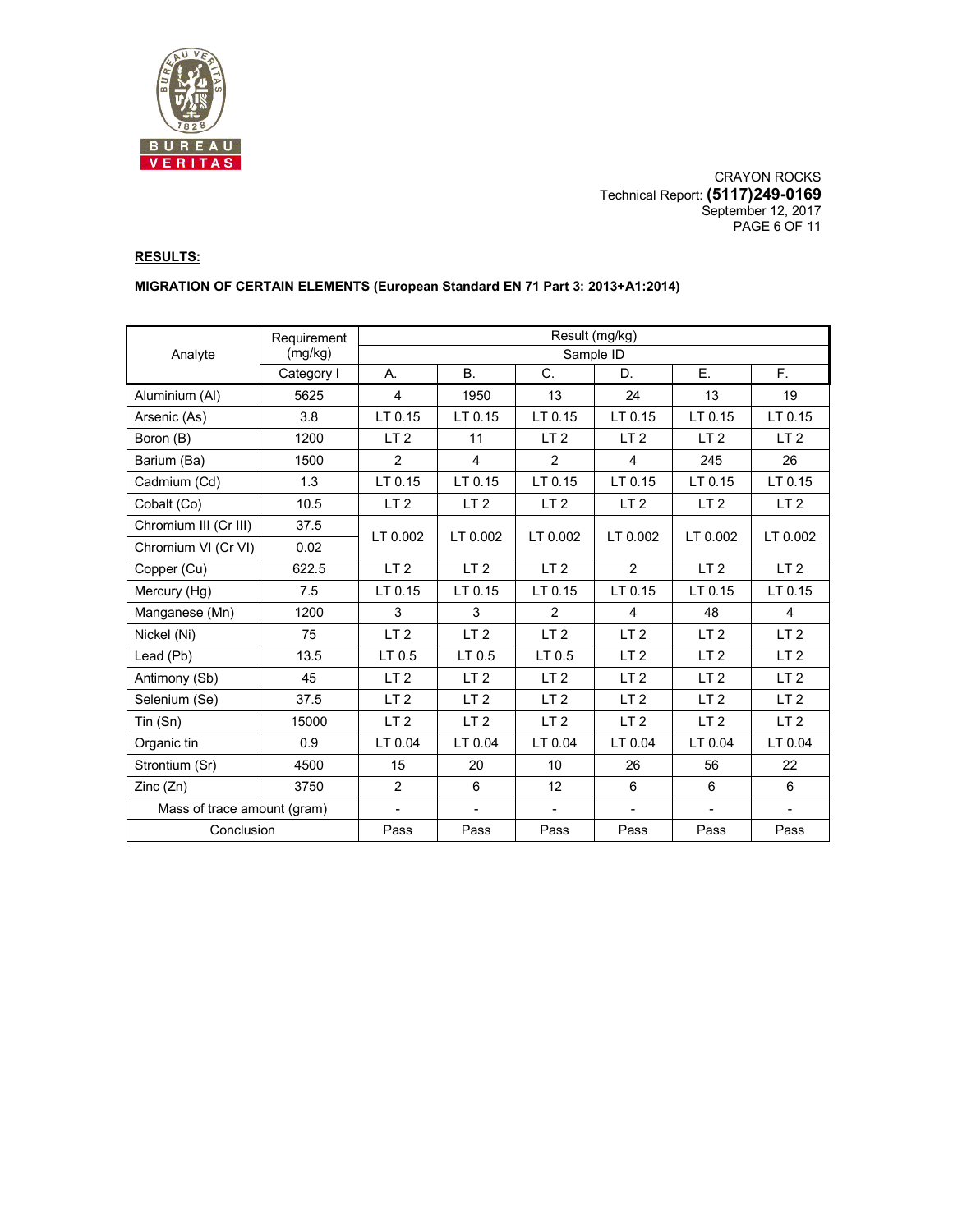

CRAYON ROCKS Technical Report: **(5117)249-0169** September 12, 2017 PAGE 7 OF 11

# **RESULTS:**

### **MIGRATION OF CERTAIN ELEMENTS (European Standard EN 71 Part 3: 2013+A1:2014)**

|                             | Requirement |                 |                    |                 | Result (mg/kg)  |                   |                 |  |  |
|-----------------------------|-------------|-----------------|--------------------|-----------------|-----------------|-------------------|-----------------|--|--|
| Analyte                     | (mg/kg)     | Sample ID       |                    |                 |                 |                   |                 |  |  |
|                             | Category I  | G.              | Η.                 | I.              | J.              | Κ.                | L.              |  |  |
| Aluminium (Al)              | 5625        | 12              | $\overline{4}$     | 4040            | 16              | 11                | 38              |  |  |
| Arsenic (As)                | 3.8         | LT 0.15         | LT 0.15            | 1               | LT 0.15         | LT 0.15           | LT 0.15         |  |  |
| Boron (B)                   | 1200        | LT <sub>2</sub> | LT <sub>2</sub>    | 19              | LT <sub>2</sub> | LT <sub>2</sub>   | LT <sub>2</sub> |  |  |
| Barium (Ba)                 | 1500        | 208             | 6                  | 12              | 3               | 830               | 6               |  |  |
| Cadmium (Cd)                | 1.3         | LT 0.15         | LT 0.15            | LT 0.15         | LT 0.15         | LT 0.15           | LT 0.15         |  |  |
| Cobalt (Co)                 | 10.5        | LT <sub>2</sub> | LT <sub>2</sub>    | LT <sub>2</sub> | LT <sub>2</sub> | LT <sub>2</sub>   | LT <sub>2</sub> |  |  |
| Chromium III (Cr III)       | 37.5        | LT 0.002        | LT 0.002           | LT 0.15         | LT 0.002        | LT 0.15           | LT 0.002        |  |  |
| Chromium VI (Cr VI)         | 0.02        |                 |                    | LT 0.002        |                 | LT 0.002          |                 |  |  |
| Copper (Cu)                 | 622.5       | LT <sub>2</sub> | LT <sub>2</sub>    | LT <sub>2</sub> | LT <sub>2</sub> | LT <sub>2</sub>   | LT <sub>2</sub> |  |  |
| Mercury (Hg)                | 7.5         | LT 0.15         | LT <sub>0.15</sub> | LT 0.15         | LT 0.15         | LT 0.15           | LT 0.15         |  |  |
| Manganese (Mn)              | 1200        | 6               | 6                  | LT <sub>2</sub> | $\overline{4}$  | 2                 | 3               |  |  |
| Nickel (Ni)                 | 75          | LT <sub>2</sub> | LT <sub>2</sub>    | LT <sub>2</sub> | LT <sub>2</sub> | LT <sub>2</sub>   | LT <sub>2</sub> |  |  |
| Lead (Pb)                   | 13.5        | LT 0.5          | LT 0.5             | LT 0.5          | LT 0.5          | LT <sub>0.5</sub> | LT 0.5          |  |  |
| Antimony (Sb)               | 45          | LT <sub>2</sub> | LT <sub>2</sub>    | LT <sub>2</sub> | LT <sub>2</sub> | LT <sub>2</sub>   | LT <sub>2</sub> |  |  |
| Selenium (Se)               | 37.5        | LT <sub>2</sub> | LT <sub>2</sub>    | LT <sub>2</sub> | LT <sub>2</sub> | LT <sub>2</sub>   | LT <sub>2</sub> |  |  |
| Tin (Sn)                    | 15000       | LT <sub>2</sub> | LT <sub>2</sub>    | LT <sub>2</sub> | LT <sub>2</sub> | LT <sub>2</sub>   | LT <sub>2</sub> |  |  |
| Organic tin                 | 0.9         | LT 0.04         | LT 0.04            | LT 0.04         | LT 0.04         | LT 0.04           | LT 0.04         |  |  |
| Strontium (Sr)              | 4500        | 21              | 20                 | 16              | 27              | 52                | 18              |  |  |
| Zinc(Zn)                    | 3750        | 3               | 6                  | LT <sub>2</sub> | $\overline{7}$  | LT <sub>2</sub>   | 3               |  |  |
| Mass of trace amount (gram) |             | $\blacksquare$  | $\blacksquare$     |                 |                 |                   |                 |  |  |
| Conclusion                  |             | Pass            | Pass               | Pass            | Pass            | Pass              | Pass            |  |  |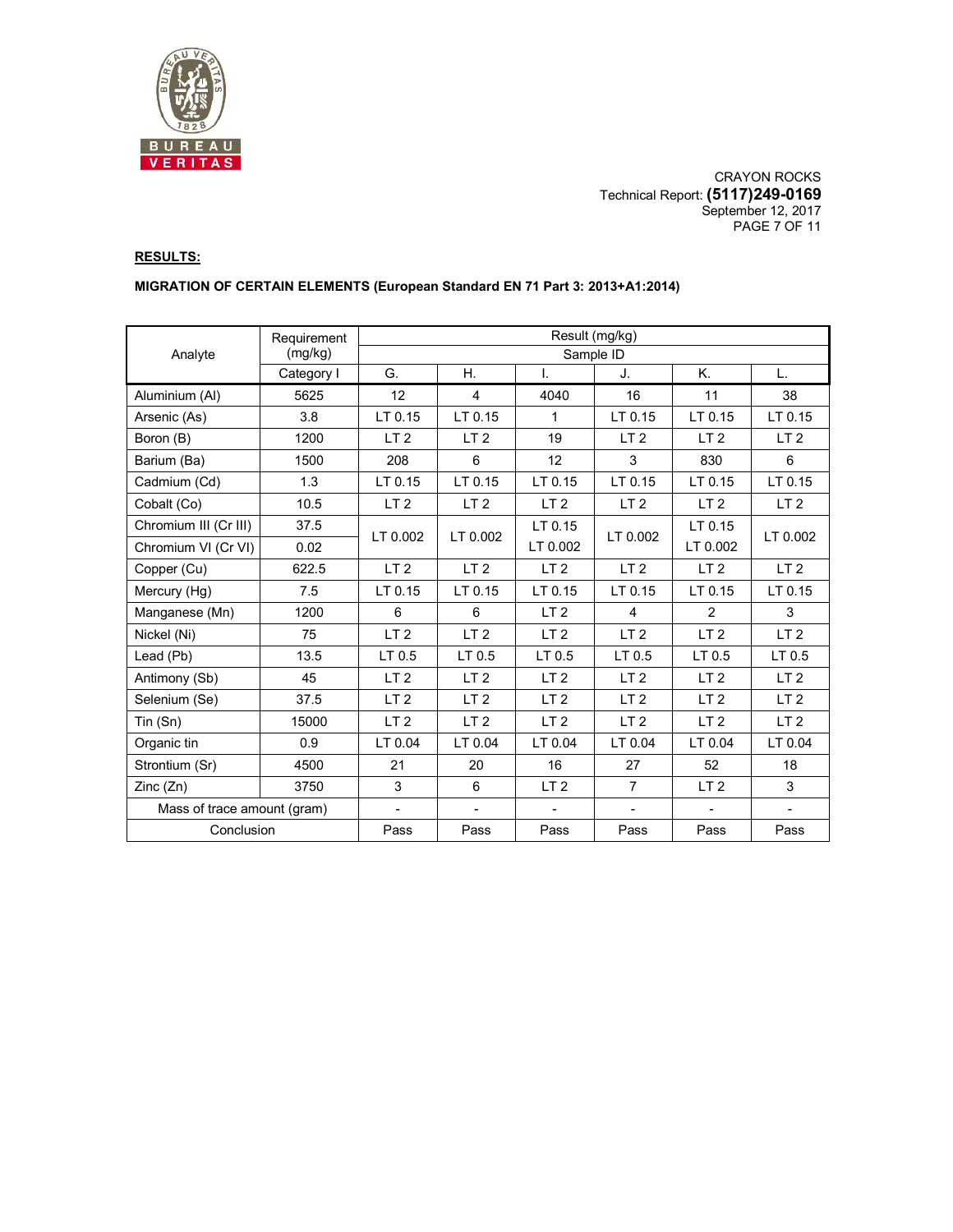

CRAYON ROCKS Technical Report: **(5117)249-0169** September 12, 2017 PAGE 8 OF 11

### **RESULTS:**

#### **MIGRATION OF CERTAIN ELEMENTS (European Standard EN 71 Part 3: 2013+A1:2014)**

|                             | Requirement | Result (mg/kg)  |                          |                          |                          |                              |                              |  |  |
|-----------------------------|-------------|-----------------|--------------------------|--------------------------|--------------------------|------------------------------|------------------------------|--|--|
| Analyte                     | (mg/kg)     | Sample ID       |                          |                          |                          |                              |                              |  |  |
|                             | Category I  | M.              | $\blacksquare$           | $\overline{\phantom{0}}$ | $\sim$                   | $\blacksquare$               | $\blacksquare$               |  |  |
| Aluminium (Al)              | 5625        | $\overline{7}$  | $\blacksquare$           | $\overline{a}$           | $\mathbf{r}$             | $\overline{\phantom{0}}$     | $\mathbf{r}$                 |  |  |
| Arsenic (As)                | 3.8         | LT 0.15         | $\overline{\phantom{0}}$ | $\overline{\phantom{a}}$ | $\overline{\phantom{a}}$ | -                            | $\overline{\phantom{a}}$     |  |  |
| Boron (B)                   | 1200        | LT <sub>2</sub> | $\overline{a}$           | ÷                        | $\blacksquare$           | -                            | $\overline{\phantom{a}}$     |  |  |
| Barium (Ba)                 | 1500        | 6               | $\blacksquare$           | $\overline{\phantom{0}}$ | $\overline{a}$           | $\overline{\phantom{0}}$     | $\blacksquare$               |  |  |
| Cadmium (Cd)                | 1.3         | LT 0.15         | $\overline{\phantom{0}}$ | ÷                        | $\mathbf{r}$             | $\overline{\phantom{0}}$     | $\blacksquare$               |  |  |
| Cobalt (Co)                 | 10.5        | LT <sub>2</sub> | $\overline{\phantom{m}}$ | $\blacksquare$           | $\overline{\phantom{a}}$ | -                            | $\overline{\phantom{a}}$     |  |  |
| Chromium III (Cr III)       | 37.5        | LT 0.002        |                          |                          |                          |                              |                              |  |  |
| Chromium VI (Cr VI)         | 0.02        |                 |                          |                          |                          |                              |                              |  |  |
| Copper (Cu)                 | 622.5       | LT <sub>2</sub> | $\overline{a}$           | $\blacksquare$           | $\blacksquare$           | $\overline{a}$               | $\overline{\phantom{a}}$     |  |  |
| Mercury (Hg)                | 7.5         | LT 0.15         | $\overline{a}$           | $\blacksquare$           | $\mathbf{r}$             | $\overline{a}$               | $\blacksquare$               |  |  |
| Manganese (Mn)              | 1200        | 3               | $\overline{\phantom{0}}$ | $\overline{\phantom{0}}$ | $\blacksquare$           | L,                           | $\blacksquare$               |  |  |
| Nickel (Ni)                 | 75          | LT <sub>2</sub> | $\overline{\phantom{0}}$ | ٠                        | $\blacksquare$           | $\overline{\phantom{0}}$     |                              |  |  |
| Lead (Pb)                   | 13.5        | LT 0.5          | $\overline{\phantom{m}}$ | ۰                        | $\overline{\phantom{a}}$ | $\qquad \qquad \blacksquare$ | $\overline{\phantom{a}}$     |  |  |
| Antimony (Sb)               | 45          | LT <sub>2</sub> | $\overline{\phantom{0}}$ | $\blacksquare$           | $\overline{\phantom{a}}$ | $\qquad \qquad \blacksquare$ | $\overline{\phantom{a}}$     |  |  |
| Selenium (Se)               | 37.5        | LT <sub>2</sub> | $\blacksquare$           | $\blacksquare$           | $\blacksquare$           | $\overline{\phantom{0}}$     | $\blacksquare$               |  |  |
| Tin (Sn)                    | 15000       | LT <sub>2</sub> | $\overline{\phantom{0}}$ | $\blacksquare$           | $\overline{\phantom{a}}$ | $\qquad \qquad \blacksquare$ | $\overline{\phantom{a}}$     |  |  |
| Organic tin                 | 0.9         | LT 0.04         | $\overline{\phantom{0}}$ | $\blacksquare$           | $\blacksquare$           | $\overline{a}$               | $\blacksquare$               |  |  |
| Strontium (Sr)              | 4500        | 20              | $\overline{\phantom{0}}$ | $\blacksquare$           | $\blacksquare$           | $\overline{a}$               | $\blacksquare$               |  |  |
| Zinc (Zn)                   | 3750        | LT <sub>2</sub> | $\overline{\phantom{0}}$ | ۰                        | $\overline{\phantom{a}}$ | $\blacksquare$               |                              |  |  |
| Mass of trace amount (gram) |             | $\blacksquare$  | $\overline{\phantom{0}}$ | ۰                        |                          | $\overline{a}$               | $\qquad \qquad \blacksquare$ |  |  |
| Conclusion                  |             | Pass            | $\blacksquare$           |                          |                          |                              |                              |  |  |

*mg/kg = milligrams per kilogram (ppm=parts per million) LT = Less Than \** = Average of duplicate analysis

*Organic tin = migration of total organic tin is expressed as tributyl tin cation content in mg/kg* 

*# = Verified results (see note)* 

Remark:

- Results of Cr III and Cr VI were reported as sum of soluble Chromium content unless specified.

- Result(s) of organic tin was (were) calculated while assuming the tin content wholly contributed from tributyltin cation unless specified.

Note:

If soluble chromium content or soluble tin content exceeded the screening limits of soluble chromium (VI) or organic tin content, the results were verified by below method

- Chromium VI: In house Ion-chromatography analysis.<br>- Organic tin: FN71 part 3:2013+A1:2014 Annex G by G
- Organic tin: EN71 part 3:2013+A1:2014, Annex G by Gas Chromatography Mass Spectroscopy analysis.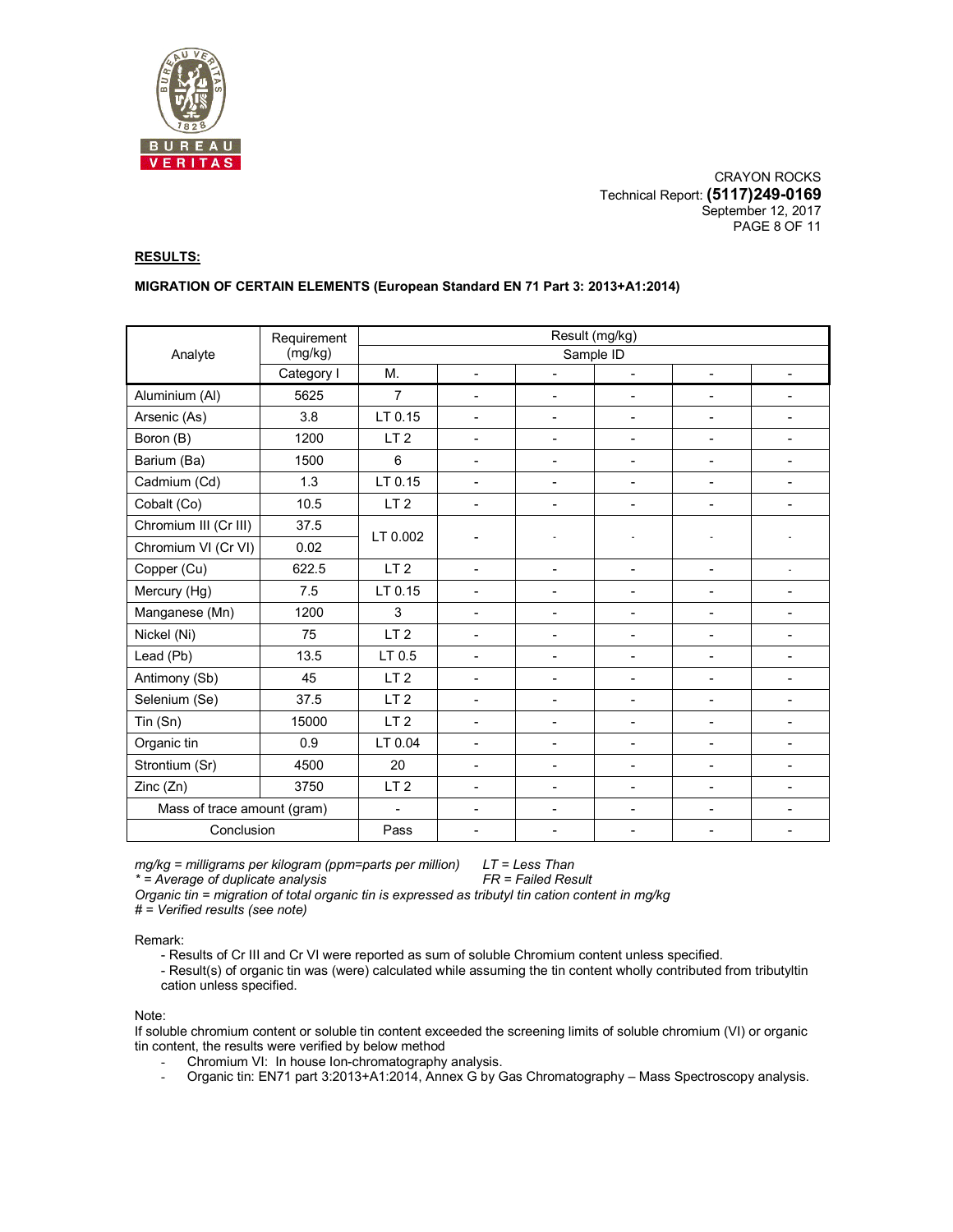

CRAYON ROCKS Technical Report: **(5117)249-0169** September 12, 2017 PAGE 9 OF 11



**EXHIBIT # 1** 

**SAMPLE PRODUCT**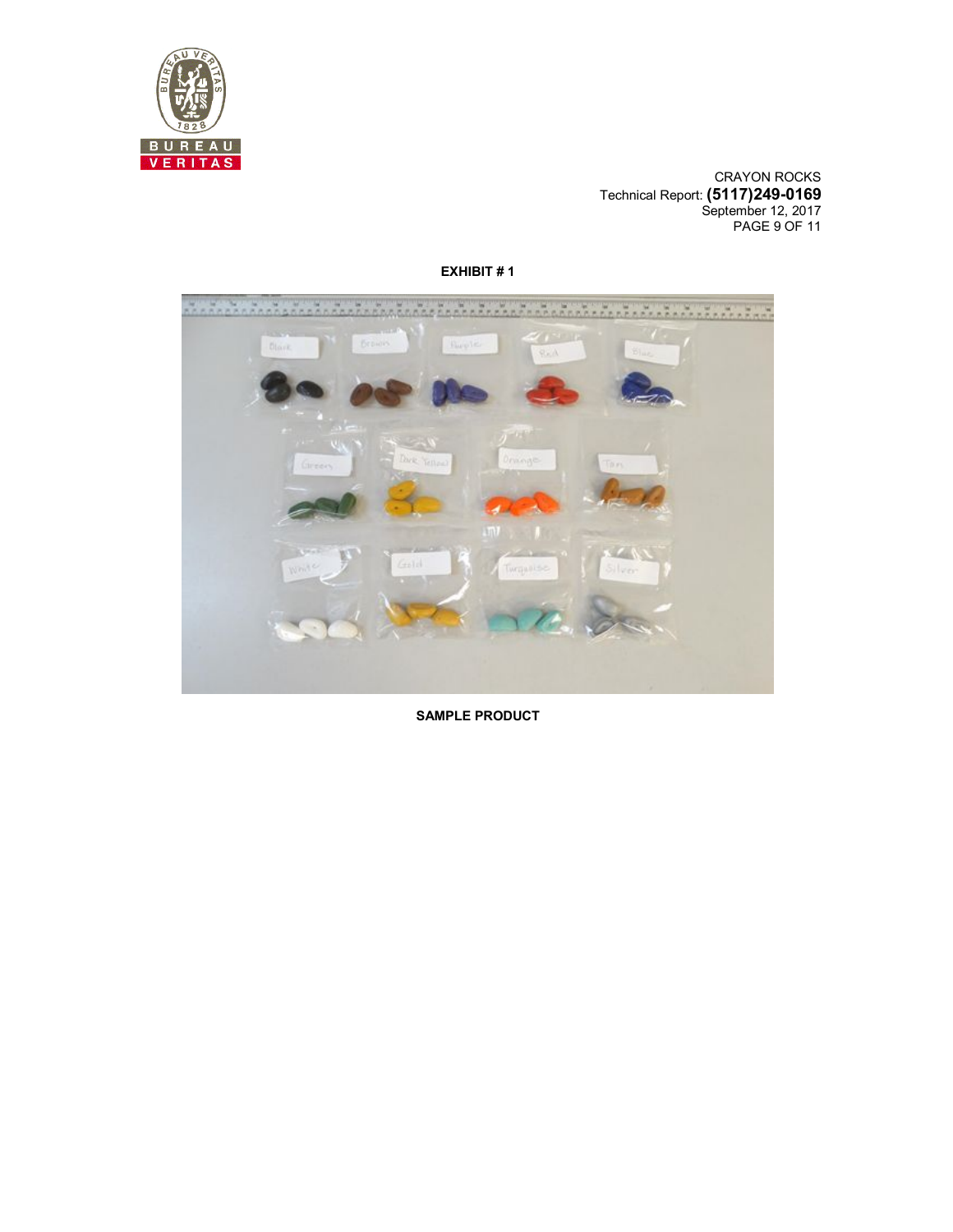

CRAYON ROCKS Technical Report: **(5117)249-0169** September 12, 2017 PAGE 10 OF 11



**EXHIBIT # 2** 

**SAMPLE PRODUCT**